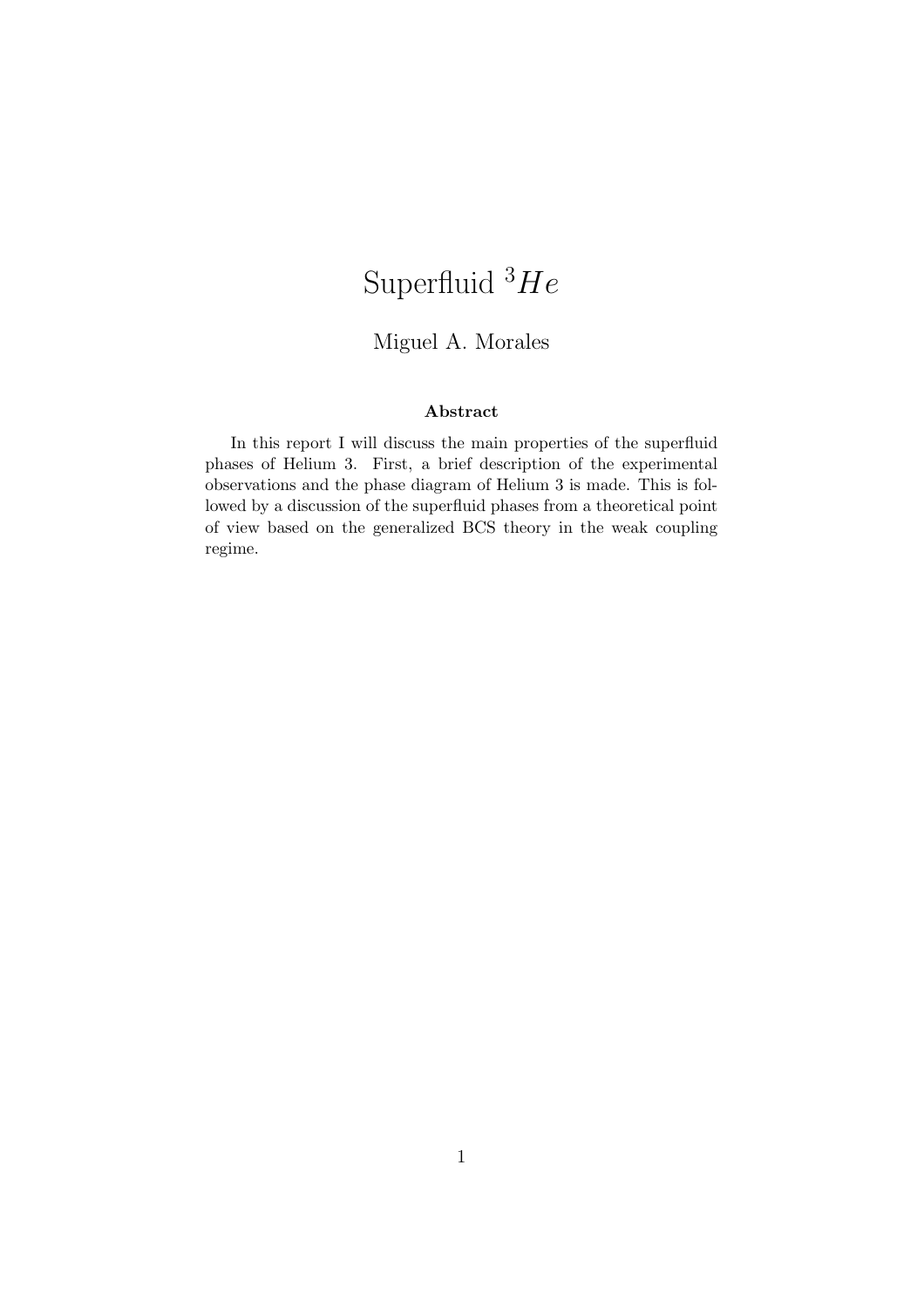#### 1 Introduction

Helium, the second element in the periodic table, is composed of a 2 proton nucleus surrounded by a closed electronic shell. Two stable isotopes are known:  $^{3}He$  and  $^{4}He$ , the former is a fermion with nuclear spin of  $1/2$  while the latter is a boson of zero spin. This difference in nuclear spin has deep consequences in their low temperature behavior. While both isotopes undergo a transition to a superfluid state at sufficiently low temperatures, the mechanisms responsible for the transition are completely different. On the one hand,  $4He$  atoms are bosons so they achieve superfluidity by Bose-Einstein condensation and on the other hand,  ${}^{3}He$  atoms are fermions so they undergo a BCS-type transition and achieve superfluidity by the formation of paired electronic states called Cooper pairs.

Helium atoms interact via Van der Waals-type forces, because of their closed electronic shells, with a hard core repulsion at short distance and an atractive interaction at long range. An effective attractive interaction is needed to form Cooper pairs at low temperature, so this rules out the possibility of having s-wave pairing in the system because of the large overlap of the wavefunctions of such a state at zero separation, where the  $He - He$  interaction is highly repulsive. In order to use the attractive part of the interaction to produce pairing, the Copper pairs must be in a state of nonzero relative angular momentum. As will be discussed below in greater detail, the Cooper pairs in  ${}^{3}He$  are in a spin-triplet state with a relative angular momentum  $l=1$ .

The paper is divided as follows. First a brief description of some of the most important results from experimental observations, including the low temperature phase diagram, the specific heat and the magnetic susceptibility is presented. This is followed by a short introduction to the weak coupling generalized BCS theory. Finally, I discuss the main results of the theory corresponding to the zero magnetic field phases.

## 2 Experimental Properties

Figure 1 shows the low temperature phase diagram of  ${}^{3}He$  in the P-T plane at zero external magnetic field [1, 2]. Aside from the normal liquid state, which is successfully described by Landau's Fermi Liquid Theory, 2 additional liquid phases have been identified; both of them are superfluid. Below a critical pressure, commonly known as the polycritical point  $(P_{PCP})$ , there is a second order phase transition from the normal liquid state to a state commonly known as the B-phase. This state is stable all the way to zero temperature for  $P < P_{PCP}$ .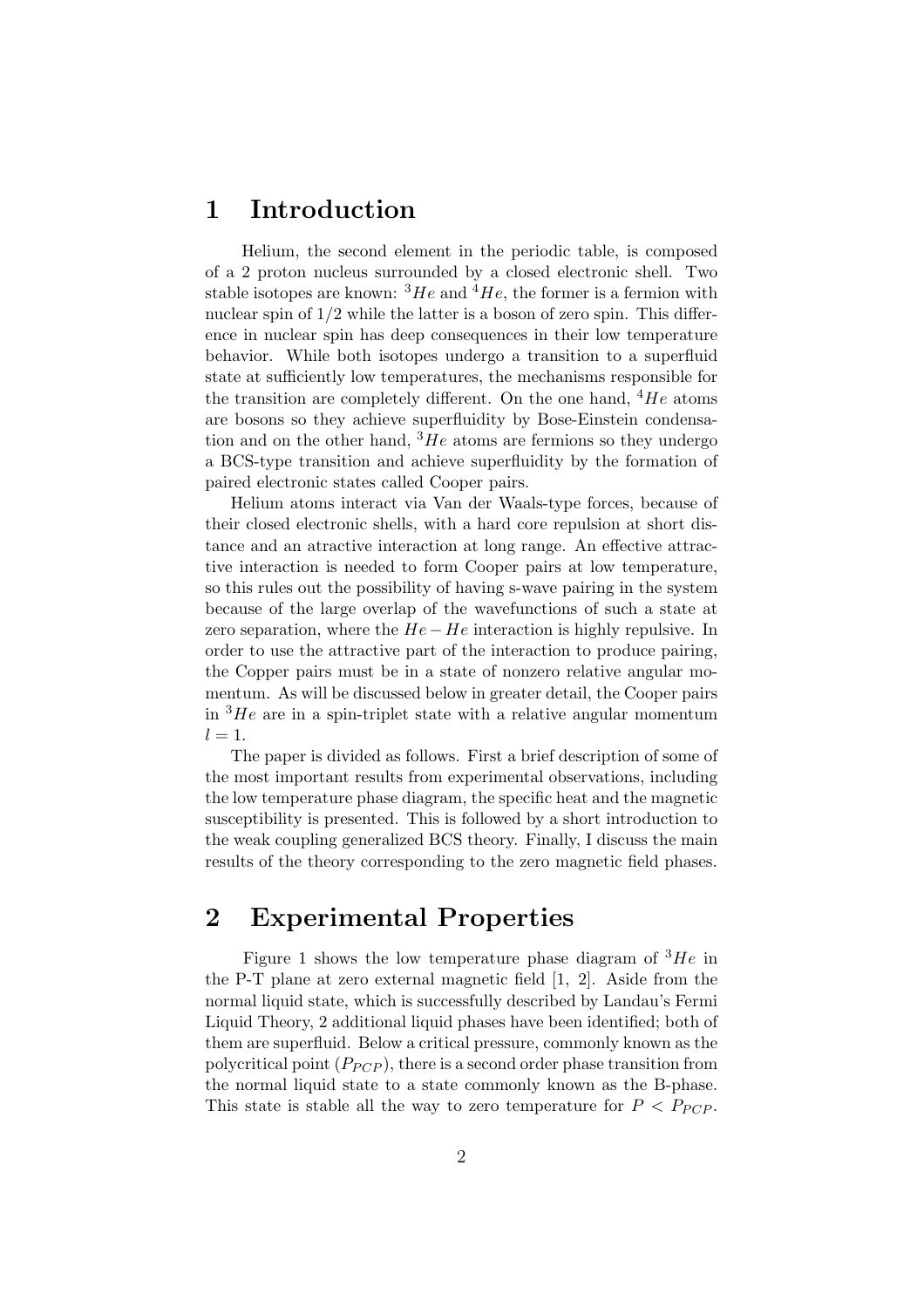

Figure 1: Low temperature phase diagram of  ${}^{3}He$  in the P-T plane

Above the critical pressure, a new phase emerges between the normal state and the B-phase. This new phase, known as the A-phase, is also superfluid and the transition is second order. As the temperature is decreased further, there is a first order transition to the B-phase.

The application of an external magnetic field significantly alters the structure of the phase diagram. Figure 2 shows the P-T-H phase diagram. For non-zero magnetic field, the A-phase is stabilized all the way to zero pressure and the transition between the normal phase and the A-phase is splitted into two transitions, with the emergence of a new phase known as the  $A_1$ -phase.

The thermal properties of the new phases are drastically different from those of the normal state. Figure 3 shows the specific heat at zero magnetic field and at melting pressure as a function of  $T/T_c$ , where  $T_c$  is the critical temperature in the normal-A transition. As can be seen, there is a sharp discontinuity in the specific heat at  $T_c$ , consistent with the  $2^{nd}$  order phase transition. There are no significant features in the A-B transition, on the other hand. The relative size of the discontinuity,  $\frac{\Delta C_V}{C_N}$ , can be as large as 2 and depends on pressure.

The magnetic properties of the new phases are also very different from the normnal state. Figure 4 shows the spin susceptibility in the B-phase as a function of  $T/T_c$  for a pressure below  $P_{PCP}$ . As can be seen, the spin susceptibility is temperature dependent. It follows a universal behaviour independent of pressure. This is consistent with the idea of p-wave pairing in a spin-triplet state as proposed by Balian and Werthamer [6], as we'll see below.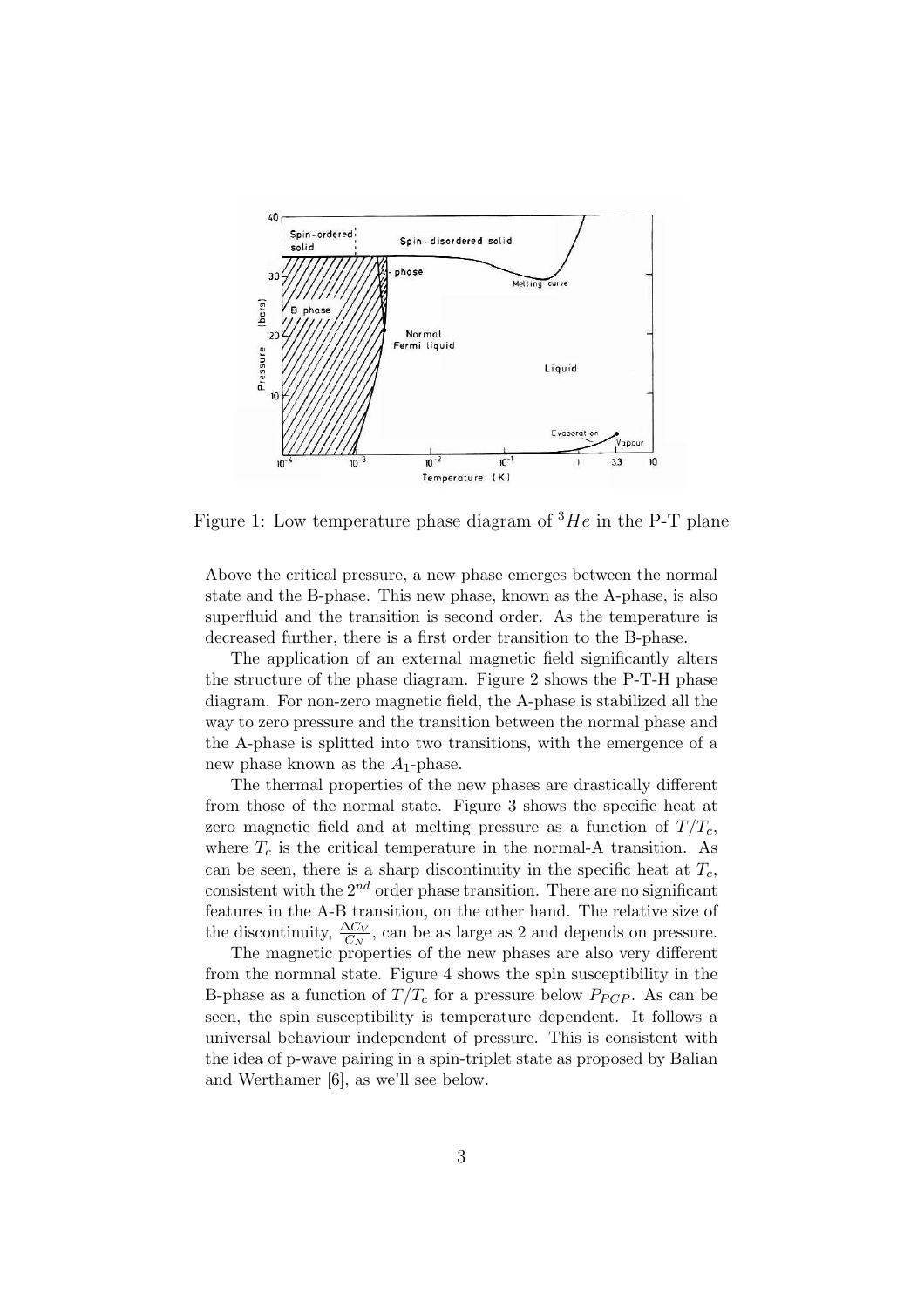

Figure 2: P-T-H phase diagram of  $^3He$ .

#### 3 Theoretical Description

Soon after the creation of the BCS theory of superconductivity in 1957 [4], several authors suggested that a similar transition should occur in  ${}^{3}He$  and that it too should become superfluid at low enough temperatures. It was soon realized that s-wave pairing was not an option in this system because of the strong hard core repulsion between He atoms, so higher order pairing must be considered.

After many years of careful study of this system, the theoretical consensus is that in the superfluid phases Cooper pairs form in spin-triplet states with relative angular momentum  $l=1$  [3]. As a consequence of this, the Cooper pairs in  ${}^{3}He$  have an internal structure, which is directly responsible for the multiple phases at low temperature. To understand how this internal structure of the pairs is responsible for the different phases, let's consider the wave-function for a pair of atoms in a spin-triplet state and relative angular momentum  $l=1$ <sup>1</sup>:

$$
|\Psi\rangle = \Psi_{1,+}(k)|\uparrow\uparrow\rangle + \Psi_{1,0}(k)(|\uparrow\downarrow\rangle + |\downarrow\uparrow\rangle) + \Psi_{1,-}(k)|\downarrow\downarrow\rangle. (1)
$$

In the B-phase, generally associated with the BW state [6], the three spin states  $\Psi_{1,+}(k)$ ,  $\Psi_{1,0}(k)$  and  $\Psi_{1,-}(k)$  are populated with

<sup>&</sup>lt;sup>1</sup>In this section, k, k' will refer to Fourier components, while Greek indexes refer to spin components.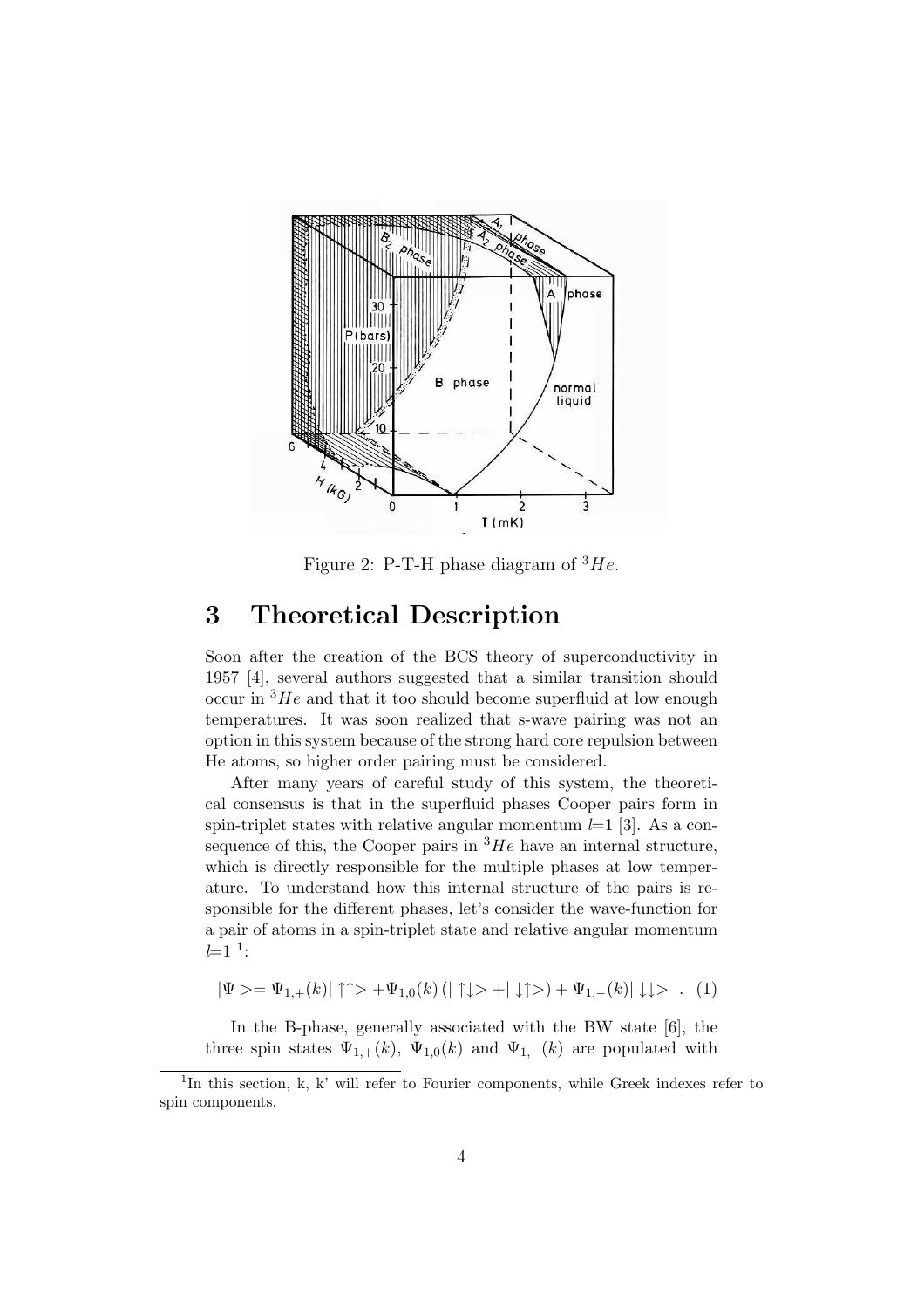

Figure 3: Specific heat at zero magnetic field and melting pressure as a function of  $T/T_c$ .



Figure 4: Magnetic Susceptibility of the B-phase as a function of  $T/T_c$ . The pressure is below the  $P_{PCP}$  critical point.

the same probability, so we have a homogeneous mixture. In the Aphase, asiociated with the ABM state [5, 7], the population of the state with  $S_z=0$  is completely depleted, so all states have a non-zero spin projection along z. At zero magnetic field, the mixture of this states is homogeneous. With the application of a external magnetic field, the population of the state with  $S_z=1$  becomes zero and the system becomes spin polarized. This is the  $A_1$ -phase discussed before.

For low temperatures, the BCS theory can be generalized to non s-wave pairing in the weak coupling regime. In the rest of the paper, I briefly discuss the generalized theory and describe some of the main results appropriate to the BW and ABM states.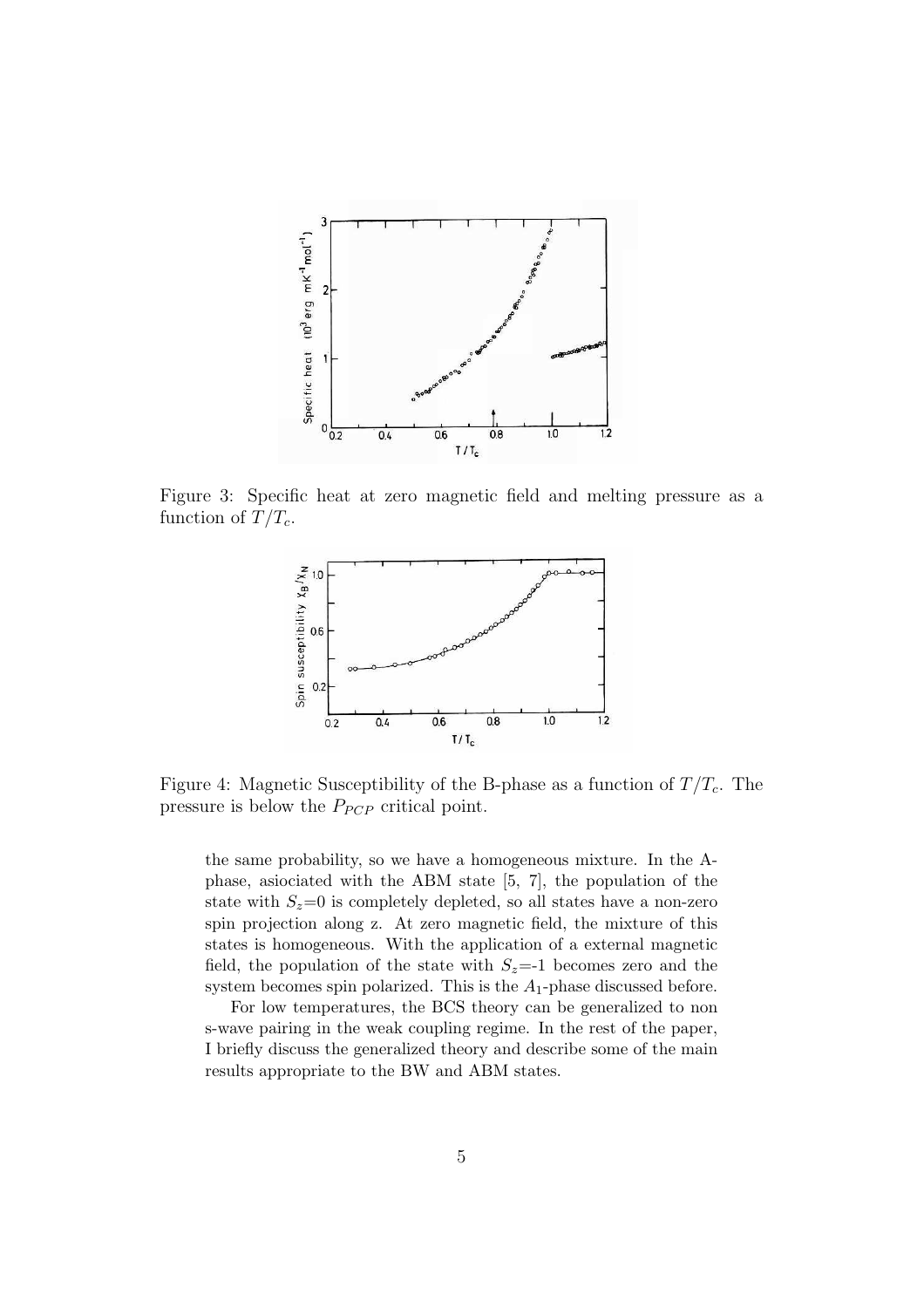#### 3.1 Weak-Coupling: Generalized BCS Theory

In order to study the superfluid phases of  ${}^{3}He$ , we need to generalized the BCS theory to the case of non s-wave pairing. To do this, we start by defining the generalized BCS wavefunction:

$$
|\Psi\rangle = \prod_{k} \prod_{\alpha} \left( u_{k\alpha\alpha} + \sum_{\beta} v_{k\alpha\beta} a_{k\alpha}^{+} a_{-k\beta}^{+} \right) |0\rangle , \qquad (2)
$$

where  $a_{k\alpha}^+$ ,  $a_{k\alpha}$  are the usual creation and annihilation operators and  $v_{k\alpha\beta}$ ,  $u_{k\alpha\beta}$  are variational parameters to be determined by energy minimization. The Hamiltonian has the form:

$$
H - \mu N = \sum_{k,\alpha} \epsilon_{k\alpha} a_{k\alpha}^+ a_{k\alpha} +
$$
 (3)

$$
\frac{1}{2} \sum_{k,k',q} \sum_{\alpha,\beta,\alpha',\beta'} \left\langle -k\alpha, k+q\beta |V|k'\alpha', -k'+q\beta' \right\rangle a_{k'\alpha'}^+ a_{-k'+q\beta'}^+ a_{-k\alpha} a_{k+q\beta} ,
$$

where  $\epsilon_{k\alpha} = \epsilon_k - \alpha \mu_o H = \frac{\hbar^2 k^2}{2m} - \mu - \alpha \mu_o H$  are the free particle energy states for a finite magnetic field  $H$ . Because we are assuming that the coupling is weak, we can simplify the Hamiltonian by making a mean field approximation, by replacing products of operators,  $a_k$   $a_{k'}$  or  $a_k^+$ k  $a_{k'}^+$  $_{k'}^+$ , by their average value. If we introduce the off-diagonal mean field (or gap parameter as we'll see) defined as:

$$
\Delta_{k\alpha\beta} = \sum_{k',\alpha',\beta'} \left\langle -k\alpha, k\beta |V|k'\alpha', -k'\beta' \right\rangle \left\langle a_{-k'\alpha'} a_{k'\beta'} \right\rangle , \qquad (4)
$$

the mean field Hamiltonian,  $H_{MF}$  becomes:

$$
H_{MF} - \mu N = \sum_{k,\alpha} \epsilon_{k\alpha} a_{k\alpha}^+ a_{k,\alpha} + \frac{1}{2} \sum_{k,\alpha,\beta} \left( \Delta_{k\alpha\beta}^* a_{-k\beta} a_{k\alpha} + a_{k\alpha}^+ a_{-k\alpha}^+ \Delta_{k\alpha\beta} \right) - \frac{1}{2} \sum_{k,\alpha,\beta} \Delta_{k\alpha\beta}^* \left\langle a_{-k\beta} a_{k\alpha} \right\rangle . \tag{5}
$$

As can be seen, with this approximation the Hamiltonian becomes second order and can be diagonalized by making the usual Bogoliubov transformation:

$$
b_{k\alpha} = \sum_{\beta} \left( u_{k\alpha\beta} a_{k\beta} - v_{k\alpha\beta} a_{-k\beta}^+ \right) \tag{6}
$$

$$
b_{k\alpha}^{+} = \sum_{\beta} \left( u_{k\alpha\beta}^{*} a_{k\beta}^{+} - v_{k\alpha\beta}^{*} a_{k\beta} \right) \quad . \tag{7}
$$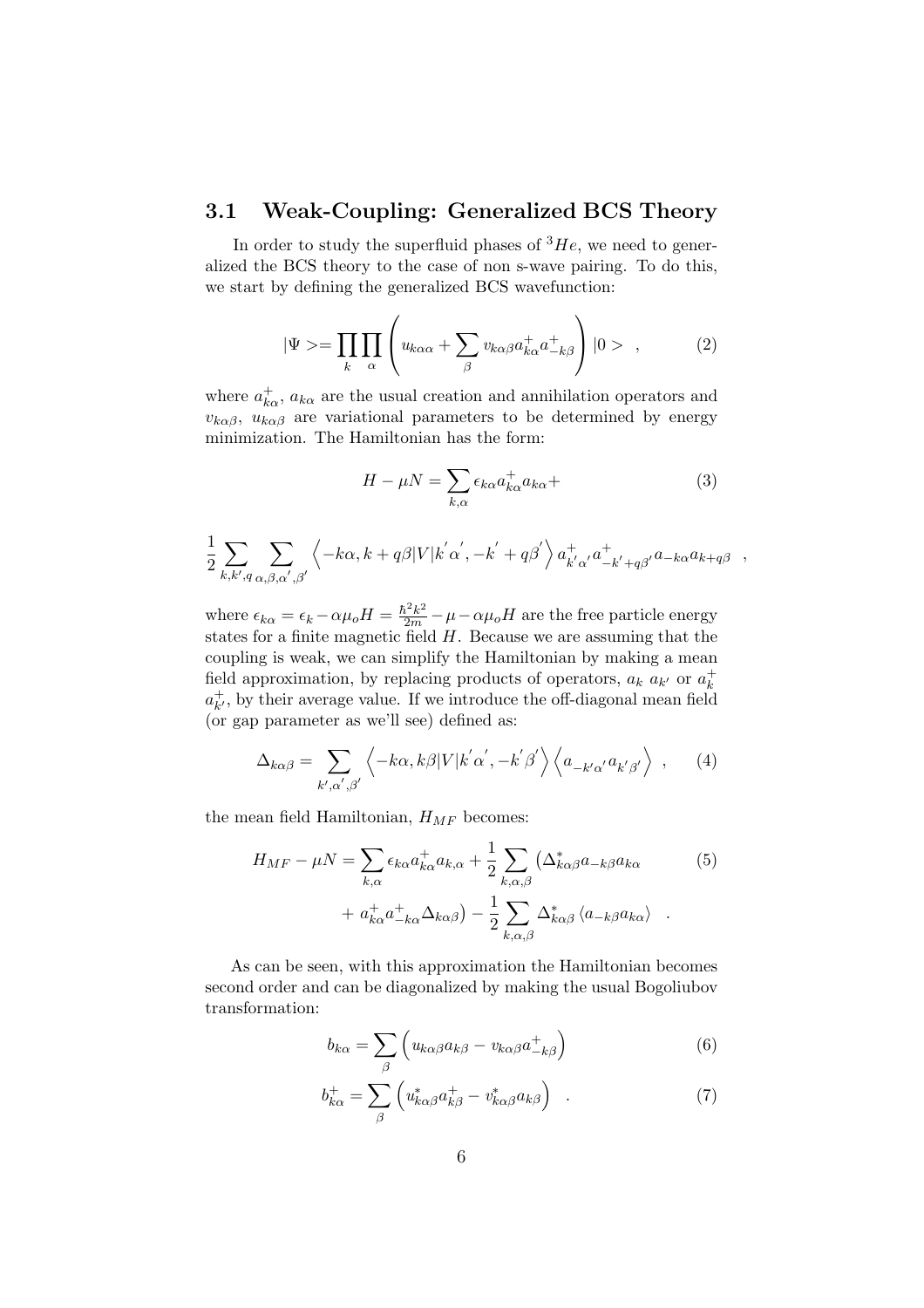The  $b_{k\alpha}, b_{k\alpha}^+$  are quasi-particle operators obeying standard anti-commutation relations. This is very similar to the original BCS theory, with the difference that the variational parameters  $u_k$  and  $v_k$  become spin dependent and mixed to allow for p-wave pairing. In terms of these operators, the digonalized mean field Hamiltonian becomes:

$$
H_{MF} - \mu N = \sum_{k,\alpha} \left[ -\frac{1}{2} \left( \epsilon_{k\alpha} + E_{k\alpha} \right)^{-1} \left( \Delta_k \Delta_k^+ \right)_{\alpha\alpha} + E_{k\alpha} b_{k\alpha}^+ b_{k\alpha} - \frac{1}{2} \sum_{\beta} \Delta_{k\alpha\beta}^* v_{k\alpha\beta} u_{k\alpha\beta}^* \right],
$$
\n(8)

where  $E_{k\alpha} = \sqrt{\epsilon_{k\alpha}^2 + (\Delta_k \Delta_k^+)}$  $(k)$ <sup>+</sup>)<sup>2</sup> are the quasiparticle energy levels. As expected, there is a gap in the quasi-particle excitation spectrum, but in this case the magnitude of the gap depends on the direction in k space, leading to possible anisotropic effects. This is typical of non s-wave pairing, and we will see a concrete example below when we consider the ABM state associated with the A phase of  $^3He$ .

The excitations of the above Hamiltonian are the independent quasi-particles described by the Bogoliubov operators. At finite temperature, the average number of these excitations is given by the standard Fermi distribution:

$$
\left\langle b_{k\alpha}^{+}b_{k'\alpha'}\right\rangle = \delta_{kk'}\delta_{\alpha\alpha'}f_{k\alpha} \quad , \tag{9}
$$

$$
\left\langle b_{k\alpha}^{+}b_{k'\alpha'}^{+}\right\rangle = \left\langle b_{k\alpha}b_{k'\alpha'}\right\rangle = 0 \quad , \tag{10}
$$

$$
f_{k\alpha} = \left(\exp\left(\frac{E_{k\alpha}}{k_BT}\right)\right)^{-1} . \tag{11}
$$

We can calculate the gap parameter from eqn.4 by inverting the Bogoliubov transformation (eqn.6) and using eqns. (9-11) to calculate the operator averages. This procedure leads to the following selfconsistent equation:

$$
\langle a_{-k\beta}a_{k\alpha}\rangle = -\frac{\Delta_{k\alpha\beta}}{2E_{k\alpha}}\left(1 - 2f_{k\alpha}\right) \quad , \tag{12}
$$

$$
\Delta_{k\alpha\beta} = -\sum_{k'} \left\langle -k\alpha, k\beta |V| k'\alpha', -k'\beta' \right\rangle \frac{\Delta_{k\alpha\beta}}{2E_{k\alpha}} \tanh\left(\frac{E_{k\alpha}}{2k_BT}\right) \tag{13}
$$

where I assumed that the interaction is diagonal in the spin indexes. If we further assume that the leading contribution to the interacting potential has L-wave symmetry and that it is non-vanishing close to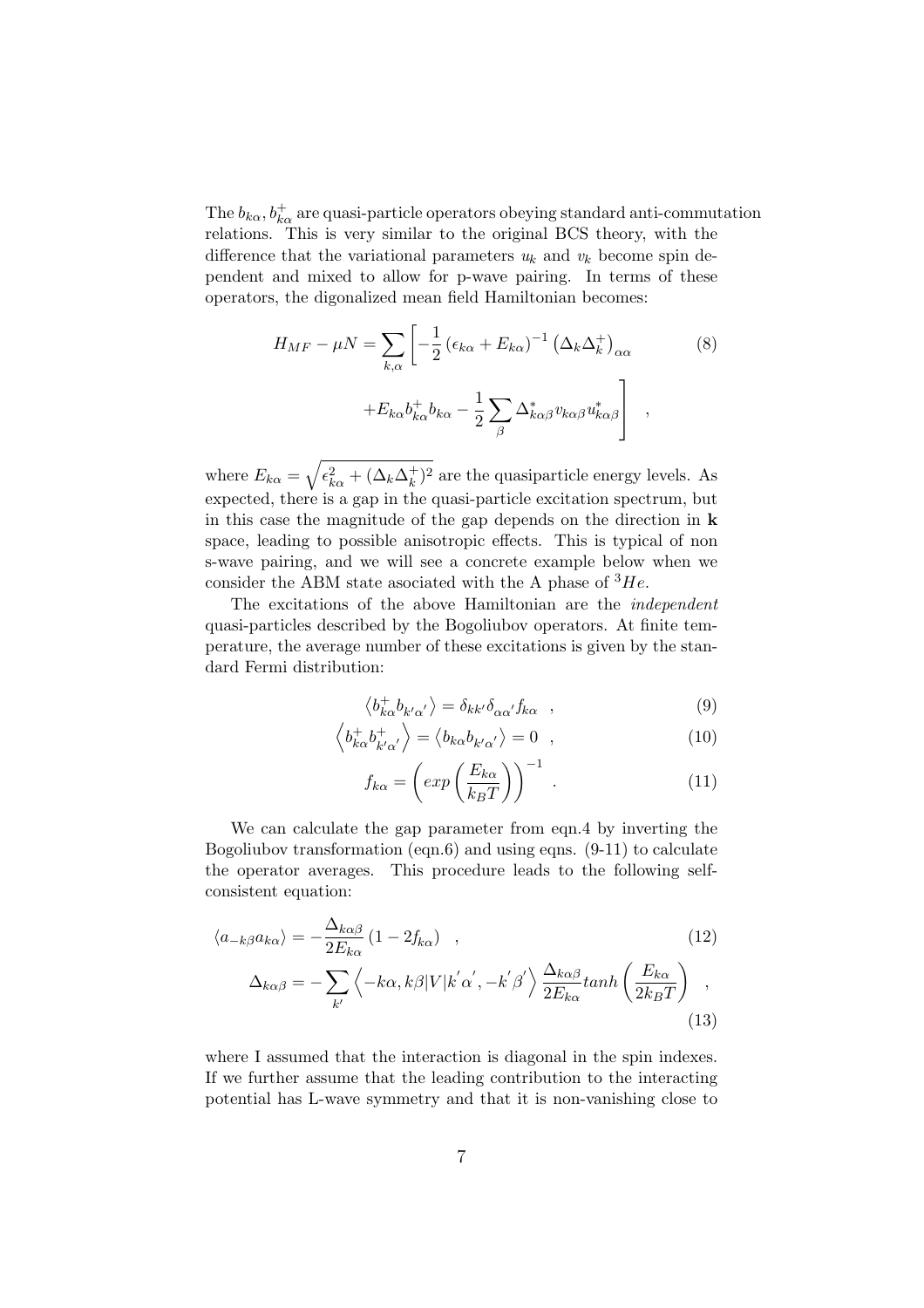the Fermi level only:

$$
\langle -k\alpha, k\beta | V | k\alpha, -k\beta \rangle = \begin{cases} (2L+1) V_L P_L(\mathbf{k} \bullet \mathbf{k}^*) & | \epsilon_k |, | \epsilon_{k'} | < \epsilon_c, \\ 0 & \text{otherwise,} \end{cases} \tag{14}
$$

then eqn. 13 leads to:

$$
\sum_{k} \left\langle \left( \Delta_{k}^{+} \Delta_{k} \right)_{\alpha\alpha} \left[ 1 - |V_{L}| N(0) \int_{0}^{\epsilon_{c}} d\epsilon \frac{\tanh(E_{k\alpha}/2k_{B}T)}{E_{k\alpha}} \right] \right\rangle_{k} = 0
$$
\n(15)

where  $\langle \rangle_k$  is the angular average over **k** and  $N(0)$  is the density of states at the Fermi level.



Figure 5: Schematic diagram of the energy gap in the a) BW state and b) ABM state.

In the case of the BW state, the 3 spin-triplet states  $|\uparrow \uparrow \rangle$ ,  $(|\uparrow \downarrow \rangle$  $+|\downarrow\uparrow\rangle$  and  $|\downarrow\downarrow\rangle$  are populated, so the  $\Delta_k$  matrix is unitary with 3 independent parameters, while in the case of the ABM state  $\Delta_k$  is diagonal with spin independent elements because the population of the state with  $S_z = 0$  is zero and there is no coupling between the other 2 states. As shown originally by Balian and Werthamer [6], the energy gap in the BW state is isotropic in space. Figure 5 shows a schematic diagram of the energy gap in the BW and ABM states. In the latter case the gap is anisotropic, vanishing along a specific direction, l. The square of the gap parameter can be shown to be:

$$
\left(\Delta_k^+ \Delta_k\right)_{\alpha\beta} = \Delta_0^2 \left[1 - (k \cdot l)^2\right] \ . \tag{16}
$$

Let's discuss the main thermodynamic properties of these two phases, as obtained from the mean field Hamiltonian, eqn. 8. If we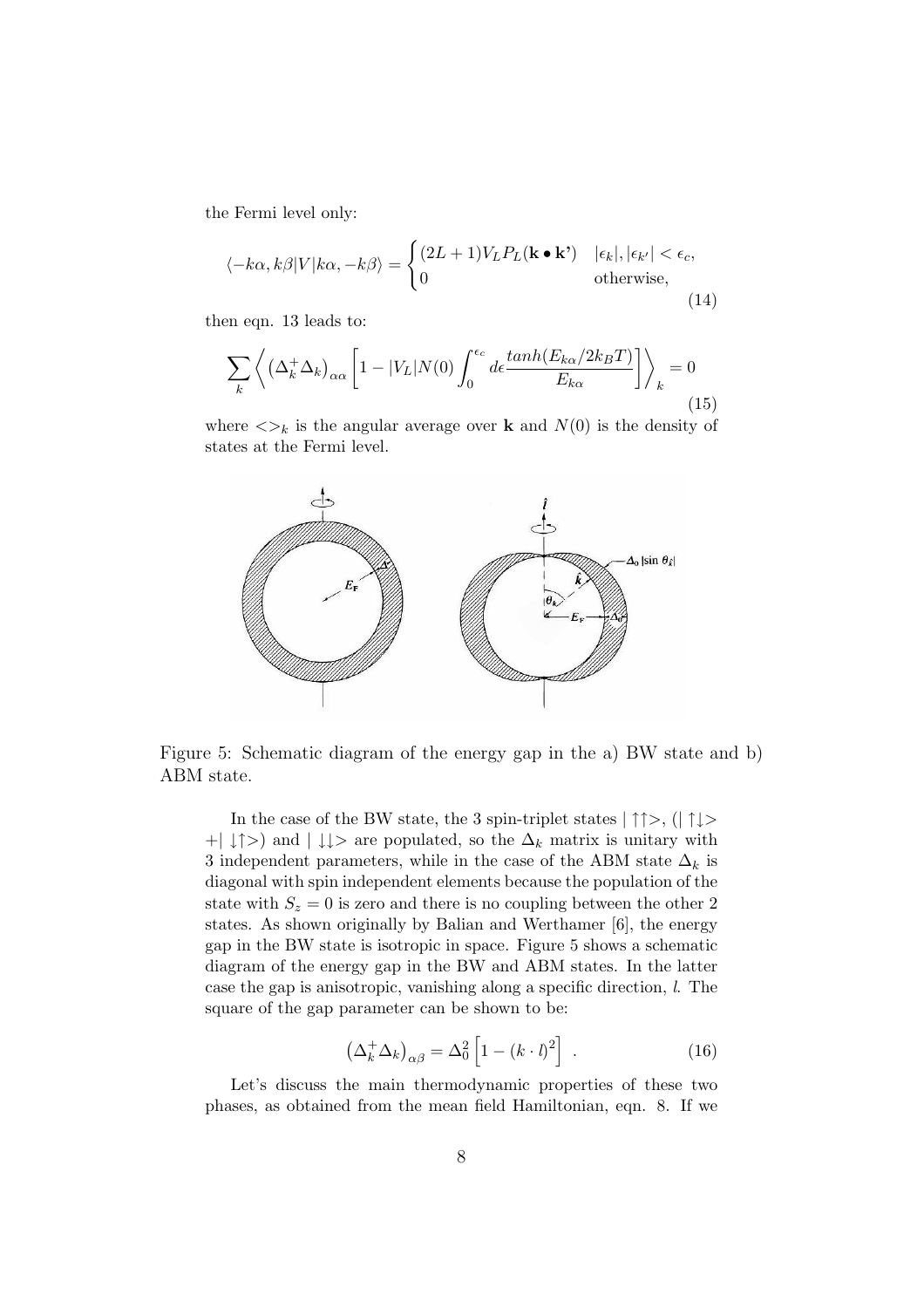assume that all the entropy is carried by the excited quasiparticles, a reasonable approximation since the pair condensed state is phase coherent, the entropy is just that of a gas of free particles with the usual form:

$$
S = -k_B \sum_{k\alpha} \left[ f_{k\alpha} ln \left( f_{k\alpha} \right) + (1 - f_{k\alpha}) ln \left( 1 - f_{k\alpha} \right) \right] \ . \tag{17}
$$

If we use eqn. 11, we can rewrite this as:

$$
S = -\frac{1}{T} \sum_{k\alpha} \epsilon_k^2 \frac{\partial f_{k\alpha}}{\partial E_{k\alpha}} . \tag{18}
$$

The free energy is obtained by taking the thermal average of eqn. 8 using eqns. 9-11, which reduces to:

$$
F \equiv \langle H_{MF} - \mu N \rangle - TS = \frac{1}{2} \sum_{k\alpha} \left( \Delta_k^+ \Delta_k \right)_{\alpha\alpha} \left[ \frac{1 - 2f_{k\alpha}}{2E_{k\alpha}} - \frac{1}{\epsilon_{k\alpha} + E_{k\alpha}} \right]
$$

$$
+\sum_{k\alpha} E_{k\alpha} f_{k\alpha} + \sum_{k\alpha} \epsilon_{k\alpha}^2 \frac{\partial f_{k\alpha}}{\partial E_{k\alpha}}\tag{19}
$$

$$
F = \sum_{\epsilon < 0} \epsilon_k - \frac{1}{4} N(0) \sum_{\alpha} \left\langle \left( \Delta_k^+ \Delta_k \right)_{\alpha \alpha} \right\rangle_k + \frac{1}{2} \sum_{k \alpha} \epsilon_{k \alpha}^2 \frac{\partial f_{k \alpha}}{\partial E_{k \alpha}} \quad , \tag{20}
$$

where terms of order  $\Delta/\epsilon_c$  are neglected.

The specific heat can be calculated from the entropy:

$$
C_V \equiv T \left(\frac{\partial S}{\partial T}\right)_V = -\frac{1}{T} \sum_{k\alpha} \frac{\partial f_{k\alpha}}{\partial E_{k\alpha}} \left[ E_{k\alpha}^2 - \frac{1}{2} T \frac{\partial}{\partial T} \left( \Delta_k^+ \Delta_k \right)_{\alpha\alpha} \right] . (21)
$$

The second term gives rise to the discontinuity at  $T_c$ , which we can calculate analytically. Close to  $T_c$  we can write:

$$
C_V = C_N + \Delta C_V + O(\Delta^2) \quad , \tag{22}
$$

where  $C_N$  is the normal state specific heat and  $\Delta C_V$  is the discontinous contribution. From eqn. 21 we get:

$$
\Delta C_V = -\frac{1}{2} N(0) \frac{\partial}{\partial T} \sum_{\alpha} \left\langle \left( \Delta_k^+ \Delta_k \right)_{\alpha \alpha} \right\rangle_k \tag{23}
$$

Using the form of  $\Delta(T)$  close to  $T_c$  found before for the two states, we get:

$$
\frac{\Delta C_V}{C_N} = \begin{cases} \frac{12}{7\zeta(3)} \sim 1.43 & \text{BW state,} \\ \frac{10}{7\zeta(3)} \sim 1.19 & \text{ABM state.} \end{cases}
$$
(24)